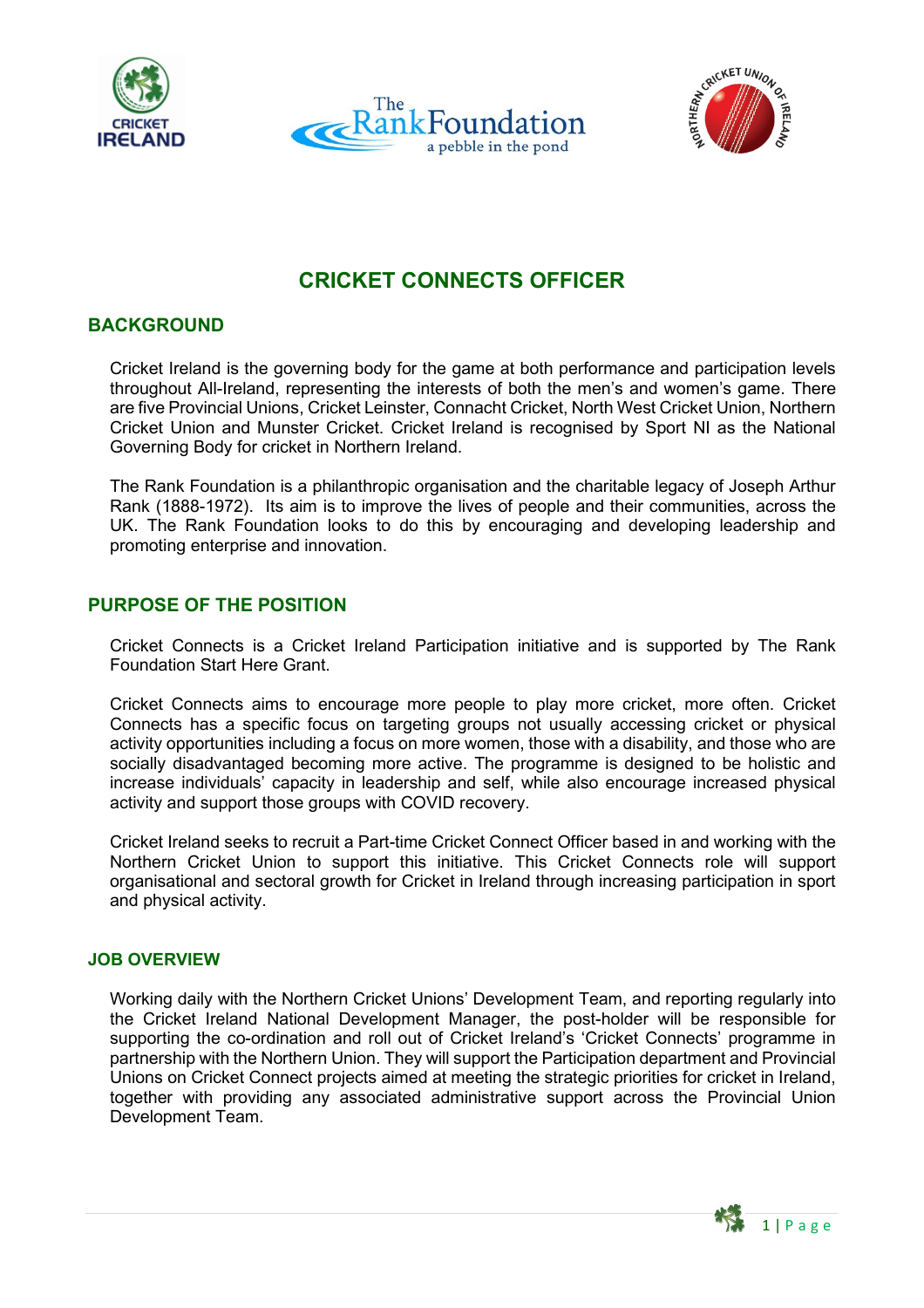





# **KEY RESPONSIBILITIES**

- Support the roll out of all national programmes & initiatives being delivered through Cricket **Connects**
- Co-ordinate and deliver Cricket Connect Activator Training to local community groups and Clubs
- Co-ordinate and deliver Cricket Connect Community Cricket through social cricketing experiences to local community groups and Clubs.
- Provide direct customer support to the Provincial Unions and clubs in relation to all Cricket Ireland participation programmes
- Support the Coach Development Manager and Club Development & Safeguarding Officer with the development of resources for Cricket Connects.
- Develop strong working relationships with Provincial Unions and Clubs and act as a Cricket Ireland champion at all times
- Any other tasks relevant to the role

# **CRITERIA**

- Although, this is not a mandatory requirement, ideally the candidate will understand the administration and implementation involved in running a sporting club and/or an understanding of sports development
- A thorough knowledge of the role of physical activity in the promotion of an active lifestyle and the importance of physical activity for health and wellbeing.
- Knowledge of IT including working with databases, spreadsheets, word processing and presentation packages
- Full clean driving license and access to own vehicle

# **KEY QUALITIES**

- Strong organisational skills incorporating excellent attention to detail
- Must be highly organised and able to work under pressure, with the ability to multi-task
- Excellent time management skills are required with the ability to work on one's own and as part of team
- The facility to work flexible hours, as dictated by a sport which is largely leisure /volunteer based
- Demonstrable working knowledge of Microsoft IT and software packages including Office, Word, Excel and PowerPoint
- Full clean driving license

# **WORKING RELATIONSHIPS**

• Cricket Ireland National Development Manager